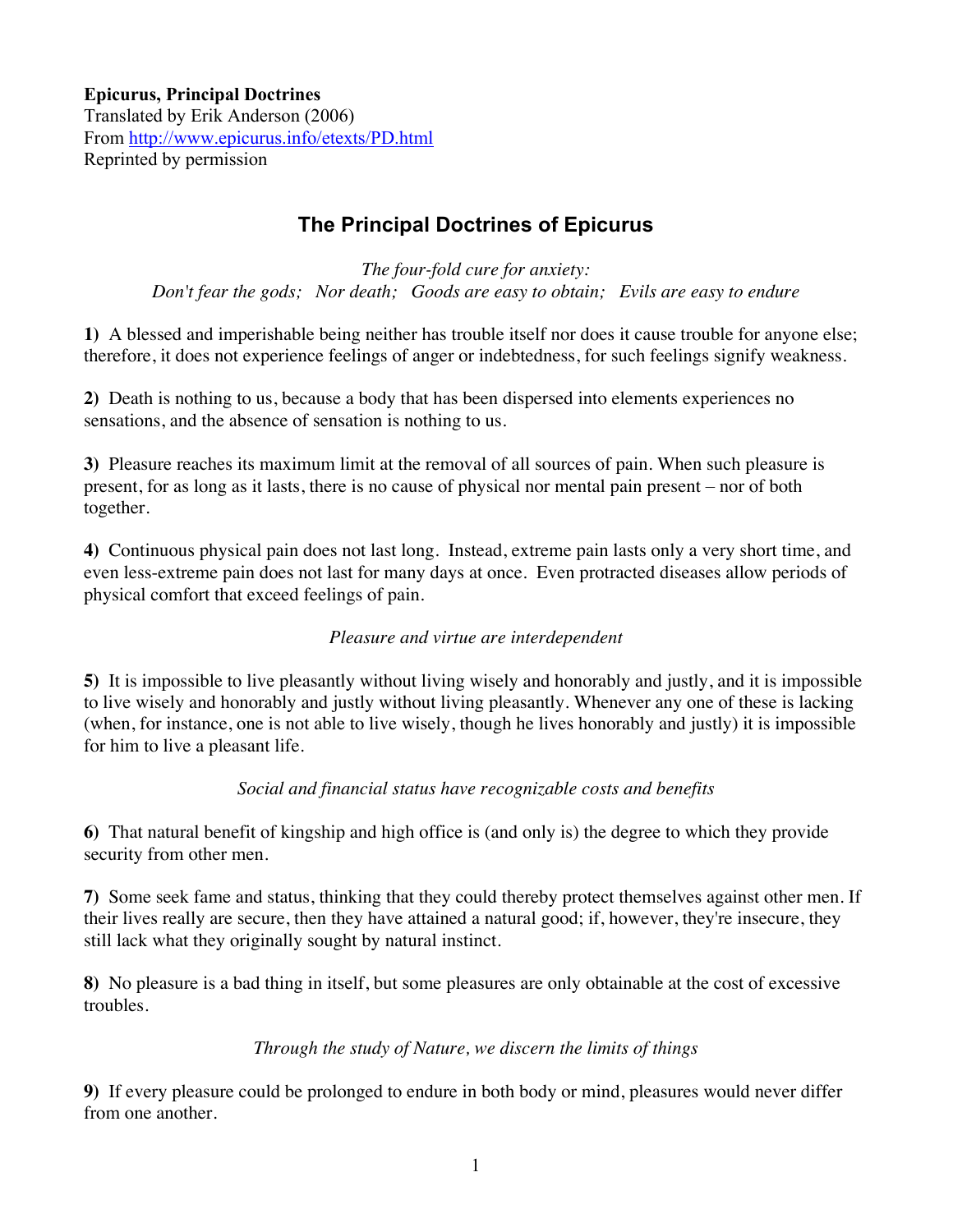**10)** If the things which debauched men find pleasurable put an end to all fears (such as concerns about the heavenly bodies, death, and pain) and if they revealed how we ought to limit our desires, we would have no reason to reproach them, for they would be fulfilled with pleasures from every source while experiencing no pain, neither in mind nor body, which is the chief evil of life.

**11)** If we were never troubled by how phenomena in the sky or death might concern us, or by our failures to grasp the limits of pains and desires, we would have no need to study nature.

**12)** One cannot rid himself of his primal fears if he does not understand the nature of the universe but instead suspects the truth of some mythical story. So without the study of nature, there can be no enjoyment of pure pleasure.

**13)** One gains nothing by securing protection from other men if he still has apprehensions about things above and beneath the earth and throughout the infinite universe.

> *Unlike social and financial status, which are unlimited, Peace of mind can be wholly secured*

**14)** Supreme power and great wealth may, to some degree, protect us from other men; but security in general depends upon peace of mind and social detachment.

**15)** Natural wealth is both limited and easily obtained, but vanity is insatiable.

**16)** Chance has little effect upon the wise man, for his greatest and highest interests are directed by reason throughout the course of life.

**17)** The just man is the freest of anyone from anxiety; but the unjust man is perpetually haunted by it.

**18)** When pain arising from need has been removed, bodily pleasure cannot increase – it merely varies. But the limit of mental pleasure is reached after we reflect upon these bodily pleasures and the related mental distress prior to fulfillment.

**19)** Infinite and finite time afford equal pleasure, if one measures its limits by reason.

**20)** Bodily pleasure seems unlimited, and to provide it would require unlimited time. But the mind, recognizing the limits of the body, and dismissing apprehensions about eternity, furnishes a complete and optimal life, so we no longer have any need of unlimited time. Nevertheless, the mind does not shun pleasure; moreover, when the end of life approaches, it does not feel remorse, as if it fell short in any way from living the best life possible.

**21)** He who understands the limits of life knows that things which remove pain arising from need are easy to obtain, and furnish a complete and optimal life. Thus he no longer needs things that are troublesome to attain.

## *Happiness depends on foresight and friendship*

**22)** We must consider the ultimate goal to be real, and reconcile our opinions with sensory experience; otherwise, life will be full of confusion and disturbance.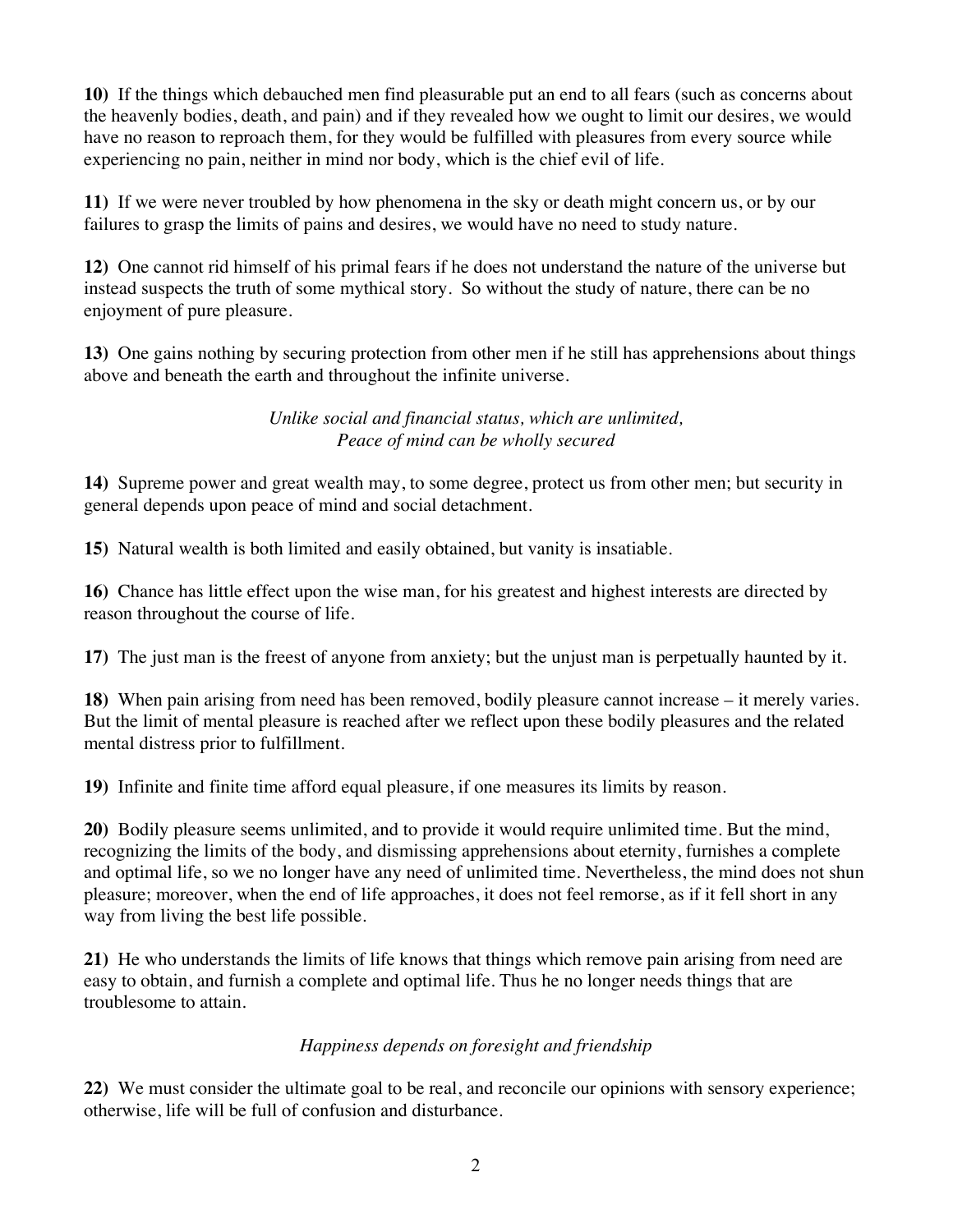**23)** If you argue against all your sensations, you will then have no criterion to declare any of them false.

**24)** If you arbitrarily reject any one sensory experience and fail to differentiate between an opinion awaiting confirmation and what is already perceived by the senses, feelings, and every intuitive faculty of mind, you will impute trouble to all other sensory experiences, thereby rejecting every criterion. And if you concurrently affirm what awaits confirmation as well as actual sensory experience, you will still blunder, because you will foster equal reasons to doubt the truth and falsehood of everything.

**25)** If you do not reconcile your behavior with the goal of nature, but instead use some other criterion in matters of choice and avoidance, then there will be a conflict between theory and practice.

**26)** All desires which create no pain when unfulfilled are not necessary; such desires may easily be dispelled when they are seen as difficult to fulfill or likely to produce harm.

**27)** Of all things that wisdom provides for living one's entire life in happiness, the greatest by far is the possession of friendship.

**28)** The same conviction which inspires confidence that nothing terrible lasts forever, or even for long, also enables us to see that in the midst of life's limited evils, nothing enhances our security so much as friendship.

**29)** Among desires some are natural and necessary, some natural but not necessary, and others neither natural nor necessary, but due to baseless opinion.

**30)** Those natural desires which create no pain when unfulfilled, though pursued with an intense effort, are also due to baseless opinion; and if they are not dispelled, it is not because of their own nature, but because of human vanity.

*The benefits of natural justice are far-reaching*

**31)** Natural justice is the advantage conferred by mutual agreements not to inflict nor allow harm.

**32)** For all living creatures incapable of making agreements not to harm one another, nothing is ever just or unjust; and so it is likewise for all tribes of men which have been unable or unwilling to make such agreements.

**33)** Absolute justice does not exist. There are only mutual agreements among men, made at various times and places, not to inflict nor allow harm.

**34)** Injustice is not an evil in itself, but only in consequence of the accompanying fear of being unable to escape those assigned to punish unjust acts.

**35)** It is not possible for one who secretly violates the provisos of the agreement not to inflict nor allow harm to be confident that he won't get caught, even if he has gotten away with it a thousand times before. For up until the time of death, there is no certainty that he will indeed escape detection.

**36)** Justice is essentially the same for all peoples insofar as it benefits human interaction. But the details of how justice is applied in particular countries or circumstances may vary.